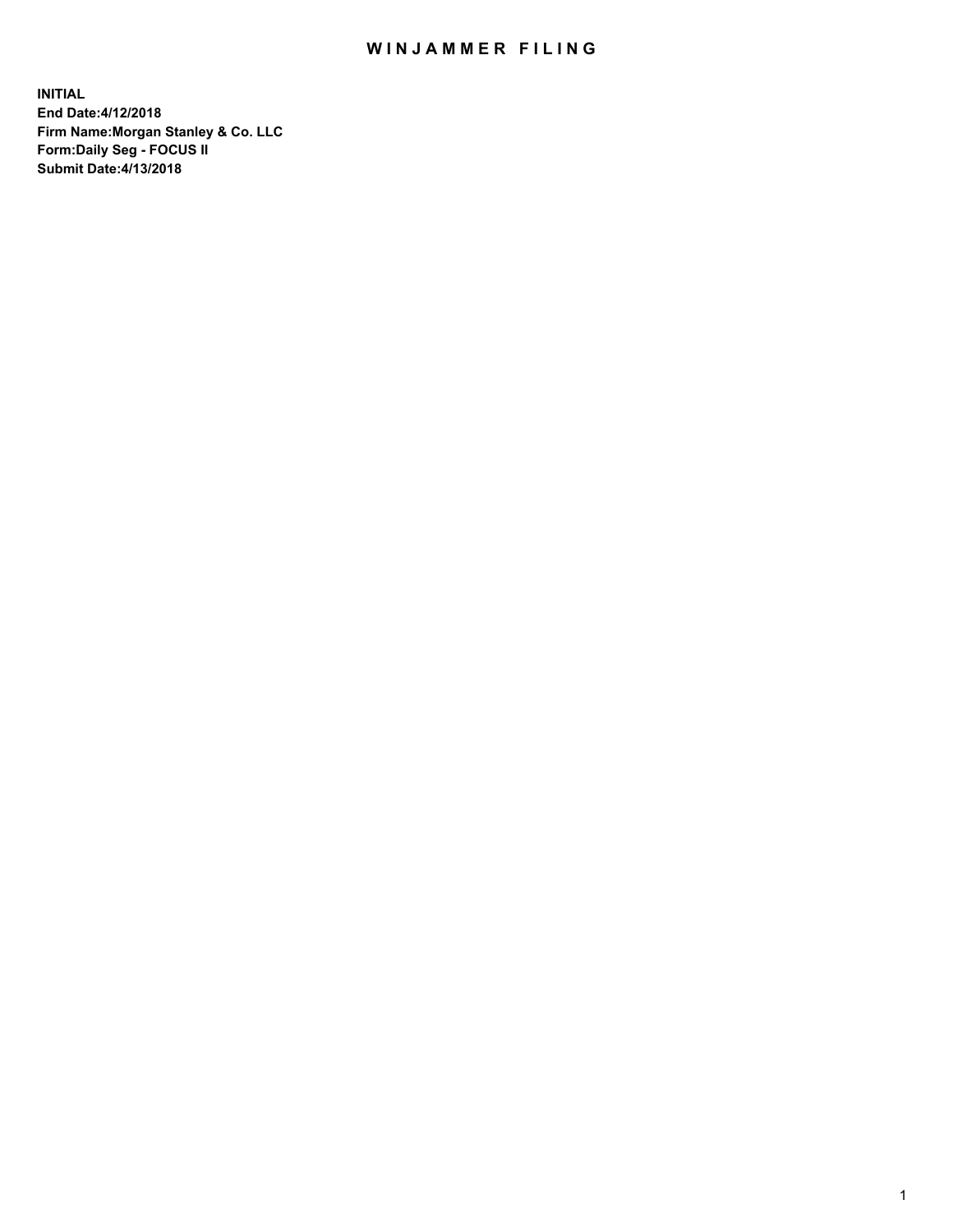## **INITIAL End Date:4/12/2018 Firm Name:Morgan Stanley & Co. LLC Form:Daily Seg - FOCUS II Submit Date:4/13/2018 Daily Segregation - Cover Page**

| Name of Company<br><b>Contact Name</b><br><b>Contact Phone Number</b><br><b>Contact Email Address</b>                                                                                                                                                                                                                          | Morgan Stanley & Co. LLC<br>Ikram Shah<br>212-276-0963<br>lkram.shah@morganstanley.com |
|--------------------------------------------------------------------------------------------------------------------------------------------------------------------------------------------------------------------------------------------------------------------------------------------------------------------------------|----------------------------------------------------------------------------------------|
| FCM's Customer Segregated Funds Residual Interest Target (choose one):<br>a. Minimum dollar amount: ; or<br>b. Minimum percentage of customer segregated funds required:%; or<br>c. Dollar amount range between: and; or<br>d. Percentage range of customer segregated funds required between: % and %.                        | 331,000,000<br>0 <sub>0</sub><br>00                                                    |
| FCM's Customer Secured Amount Funds Residual Interest Target (choose one):<br>a. Minimum dollar amount: ; or<br>b. Minimum percentage of customer secured funds required:%; or<br>c. Dollar amount range between: and; or<br>d. Percentage range of customer secured funds required between:% and%.                            | 140,000,000<br>0 <sub>0</sub><br>0 <sub>0</sub>                                        |
| FCM's Cleared Swaps Customer Collateral Residual Interest Target (choose one):<br>a. Minimum dollar amount: ; or<br>b. Minimum percentage of cleared swaps customer collateral required:% ; or<br>c. Dollar amount range between: and; or<br>d. Percentage range of cleared swaps customer collateral required between:% and%. | 92,000,000<br>0 <sub>0</sub><br>0 <sub>0</sub>                                         |

Attach supporting documents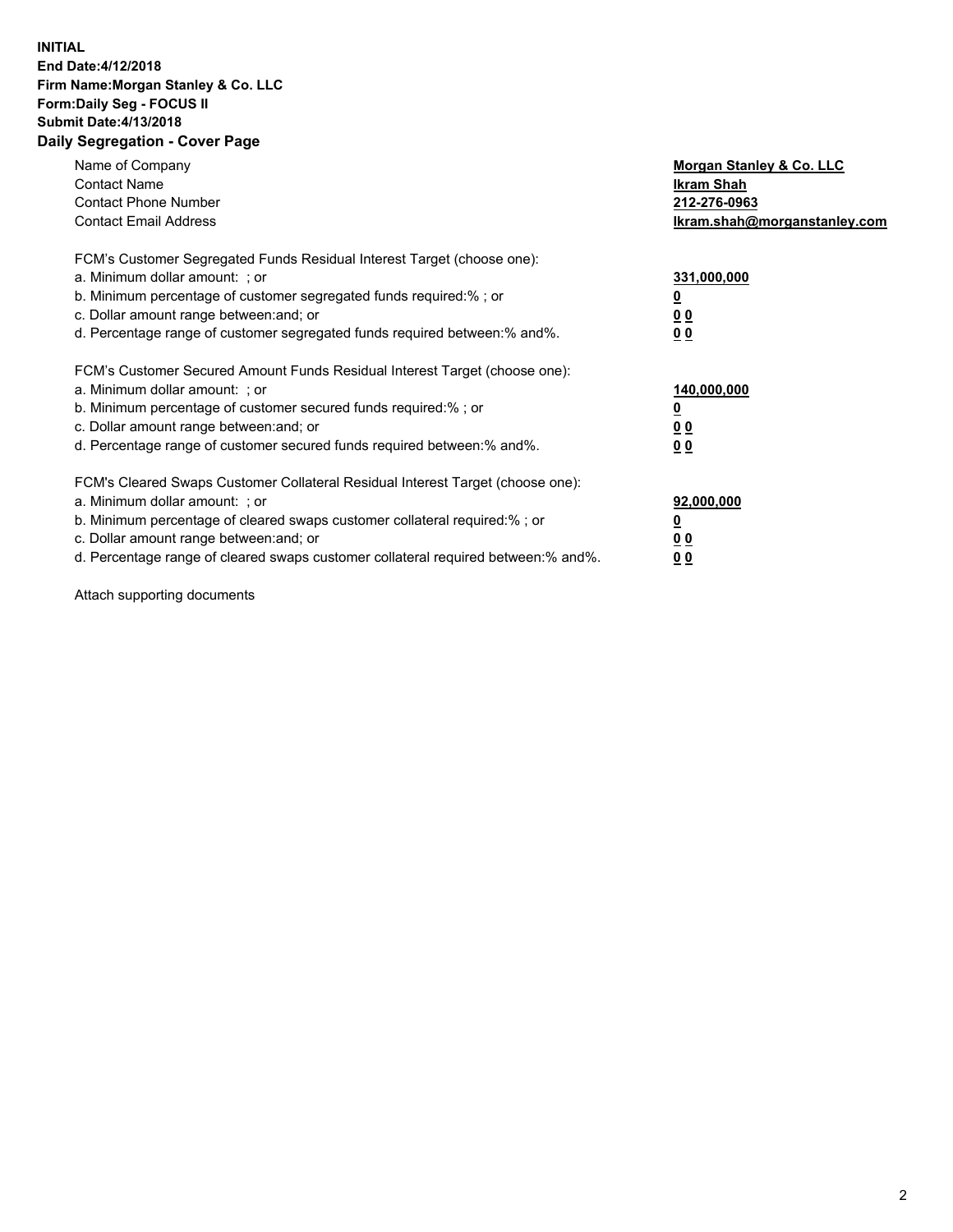## **INITIAL End Date:4/12/2018 Firm Name:Morgan Stanley & Co. LLC Form:Daily Seg - FOCUS II Submit Date:4/13/2018 Daily Segregation - Secured Amounts**

Foreign Futures and Foreign Options Secured Amounts Amount required to be set aside pursuant to law, rule or regulation of a foreign government or a rule of a self-regulatory organization authorized thereunder 1. Net ledger balance - Foreign Futures and Foreign Option Trading - All Customers A. Cash **3,302,496,983** [7315] B. Securities (at market) **2,086,702,265** [7317] 2. Net unrealized profit (loss) in open futures contracts traded on a foreign board of trade **184,240,412** [7325] 3. Exchange traded options a. Market value of open option contracts purchased on a foreign board of trade **32,460,535** [7335] b. Market value of open contracts granted (sold) on a foreign board of trade **-26,025,473** [7337] 4. Net equity (deficit) (add lines 1. 2. and 3.) **5,579,874,722** [7345] 5. Account liquidating to a deficit and account with a debit balances - gross amount **30,930,718** [7351] Less: amount offset by customer owned securities **-30,337,770** [7352] **592,948** [7354] 6. Amount required to be set aside as the secured amount - Net Liquidating Equity Method (add lines 4 and 5) 7. Greater of amount required to be set aside pursuant to foreign jurisdiction (above) or line 6. FUNDS DEPOSITED IN SEPARATE REGULATION 30.7 ACCOUNTS 1. Cash in banks A. Banks located in the United States **207,700,105** [7500] B. Other banks qualified under Regulation 30.7 **1,062,618,078** [7520] **1,270,318,183** 2. Securities A. In safekeeping with banks located in the United States **231,536,356** [7540] B. In safekeeping with other banks qualified under Regulation 30.7 **0** [7560] **231,536,356** [7570] 3. Equities with registered futures commission merchants A. Cash **5,428,451** [7580] B. Securities **0** [7590] C. Unrealized gain (loss) on open futures contracts **207,079** [7600] D. Value of long option contracts **0** [7610] E. Value of short option contracts **0** [7615] **5,635,530** [7620] 4. Amounts held by clearing organizations of foreign boards of trade A. Cash **0** [7640] B. Securities **0** [7650] C. Amount due to (from) clearing organization - daily variation **0** [7660] D. Value of long option contracts **0** [7670] E. Value of short option contracts **0** [7675] **0** [7680] 5. Amounts held by members of foreign boards of trade A. Cash **2,217,882,201** [7700] B. Securities **1,855,165,910** [7710] C. Unrealized gain (loss) on open futures contracts **184,033,333** [7720] D. Value of long option contracts **32,460,535** [7730] E. Value of short option contracts **-26,025,473** [7735] **4,263,516,506** 6. Amounts with other depositories designated by a foreign board of trade **0** [7760] 7. Segregated funds on hand **0** [7765] 8. Total funds in separate section 30.7 accounts **5,771,006,575** [7770] 9. Excess (deficiency) Set Aside for Secured Amount (subtract line 7 Secured Statement Page 1 from Line 8)

- 10. Management Target Amount for Excess funds in separate section 30.7 accounts **140,000,000** [7780]
- 11. Excess (deficiency) funds in separate 30.7 accounts over (under) Management Target **50,538,905** [7785]

**0** [7305]

**5,580,467,670** [7355]

## **5,580,467,670** [7360]

[7530]

[7740] **190,538,905** [7380]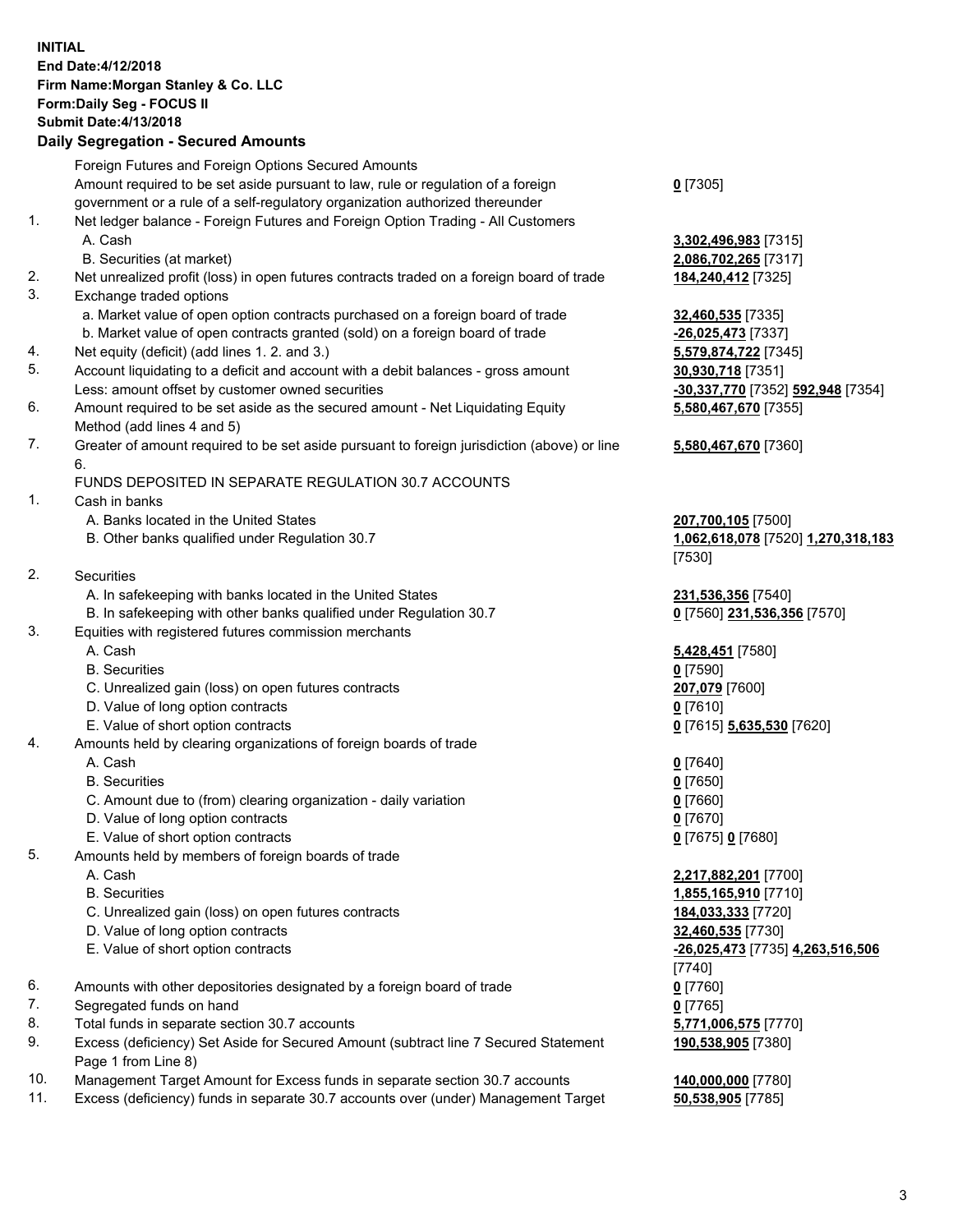**INITIAL End Date:4/12/2018 Firm Name:Morgan Stanley & Co. LLC Form:Daily Seg - FOCUS II Submit Date:4/13/2018 Daily Segregation - Segregation Statement** SEGREGATION REQUIREMENTS(Section 4d(2) of the CEAct) 1. Net ledger balance A. Cash **10,100,002,698** [7010] B. Securities (at market) **5,132,280,335** [7020] 2. Net unrealized profit (loss) in open futures contracts traded on a contract market **506,747,497** [7030] 3. Exchange traded options A. Add market value of open option contracts purchased on a contract market **430,116,776** [7032] B. Deduct market value of open option contracts granted (sold) on a contract market **-699,260,677** [7033] 4. Net equity (deficit) (add lines 1, 2 and 3) **15,469,886,629** [7040] 5. Accounts liquidating to a deficit and accounts with debit balances - gross amount **367,972,739** [7045] Less: amount offset by customer securities **-344,428,569** [7047] **23,544,170** [7050] 6. Amount required to be segregated (add lines 4 and 5) **15,493,430,799** [7060] FUNDS IN SEGREGATED ACCOUNTS 7. Deposited in segregated funds bank accounts A. Cash **4,360,632,167** [7070] B. Securities representing investments of customers' funds (at market) **0** [7080] C. Securities held for particular customers or option customers in lieu of cash (at market) **1,071,419,065** [7090] 8. Margins on deposit with derivatives clearing organizations of contract markets A. Cash **6,663,009,723** [7100] B. Securities representing investments of customers' funds (at market) **0** [7110] C. Securities held for particular customers or option customers in lieu of cash (at market) **4,060,861,270** [7120] 9. Net settlement from (to) derivatives clearing organizations of contract markets **-14,121,645** [7130] 10. Exchange traded options A. Value of open long option contracts **430,116,776** [7132] B. Value of open short option contracts **-699,260,677** [7133] 11. Net equities with other FCMs A. Net liquidating equity **4,392,348** [7140] B. Securities representing investments of customers' funds (at market) **0** [7160] C. Securities held for particular customers or option customers in lieu of cash (at market) **0** [7170] 12. Segregated funds on hand **0** [7150] 13. Total amount in segregation (add lines 7 through 12) **15,877,049,027** [7180] 14. Excess (deficiency) funds in segregation (subtract line 6 from line 13) **383,618,228** [7190]

- 15. Management Target Amount for Excess funds in segregation **331,000,000** [7194]
- 16. Excess (deficiency) funds in segregation over (under) Management Target Amount Excess

**52,618,228** [7198]